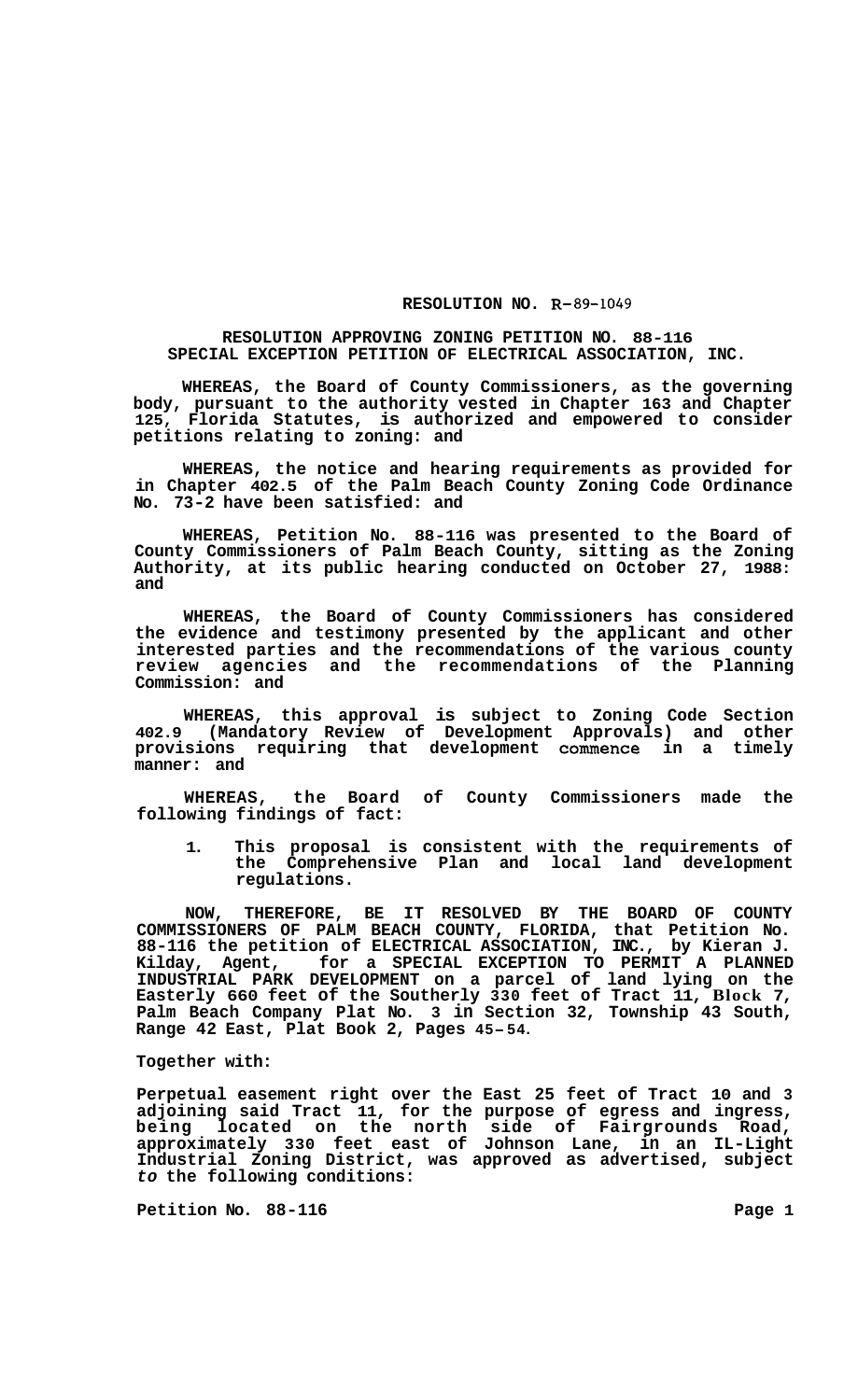- **1. Prior to certification, the site plan shall be amended to indicate the following:** 
	- **a. Label the area in the northeastern and southwestern portions of the site as sod or pavement.**
- **2. The petitioner shall clearly indicate the required perimeter landscape buffer along the entire site boundaries.**
- **3. The existing sabal and queen palms shall be preserved and incorporated into the design or relocated to the perimeter buffers. The mature ficus trees shall be preserved unless determined by the Land Development Division that they may interfere with the proposed infrastructure and lake maintenance easement.**
- **4. No off-premises signs shall be permitted on-site.**
- *5.*  **The site shall be landscaped, at a minimum, as shown on Exhibit Number 19.**
- *6.*  **The petitioner shall execute a Unity of Control on the five (5) acre parcel. The unity shall be submitted simultaneously with submittal to the Site Plan Review committee and shall be subject to approval by the County Attorney.**
- *7.*  **Generation and disposal of hazardous effluents into sanitary sewerage system shall be prohibited unless adequate pretreatment facilities approved by the Florida Department of Environmental Regulation (FDER) and Agency responsible for sewage works are constructed and used by project tenants or owners generating such effluents.**
- a. **Sewer service is available to the property. Therefore, no septic tank shall be permitted on the site.**
- **9. Water service is available to the property. Therefore, no well shall be permitted on the site to provide potable water.**
- **10. The developer shall provide discharge control and treatment for the stomwater runoff in accordance with all applicable agency requirements in effect at the time of the permit application. However, at a minimum, this development shall retain onsite the stormwater runoff generated by a three (3) year-one (1) hour stom with a total rainfall of 3 inches as required by the Permit Section, Land Development Division. In the event that the subject site abuts a Department of**

Petition No. 88-116 **Page 2 Page 2** 

 $\frac{1}{t}$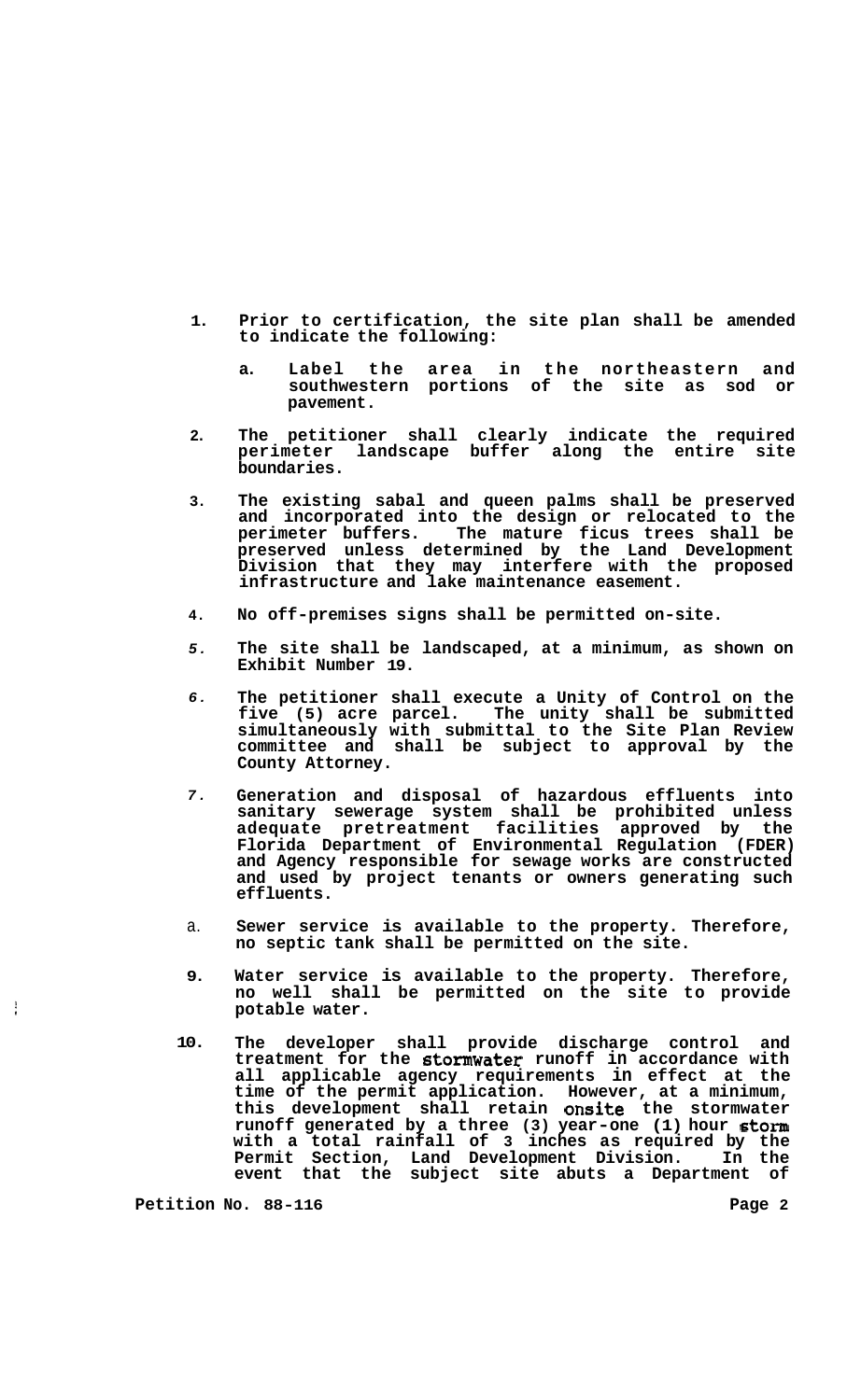**Transportation maintained roadway, concurrent approval from the Florida Department of Transportation will also**  The drainage system shall be maintained **in an acceptable condition as approved by the County Engineer. In the event that the drainage system is not adequately maintained as determined by the County Engineer, this matter will be referred to the Code Enforcement Board for enforcement.** 

- **11. The developer shall design the drainage system such that storm water runoff from the parking areas and paved surfaced area shall be separate from those areas which may contain hazardous or undesirable waste from the proposed site.**
- **12. In addition the petitioner shall contribute the amount of \$291.00 as established in Article V Section 3 (Insignificant Project Standard) of the Traffic Performance Standards Code. These total funds of \$291.00 shall be paid prior to the issuance of the first Building Permit.**
- **13. If the "Fair Share Contribution for Road Improvements Ordinance" is amended to increase the Fair Share Fee, this additional amount of \$289.00 shall be credited toward the increased Fair Share Fee.**
- **14. The property owner shall convey for the ultimate right- of-way of Leeland Way, a total of 80 feet on an alignment approved by the County Engineer within 90 days of the approval of the Resolution approving this project or prior to issuance of the first Building Permit, whichever shall first occur, include "Safe Sight Corners".**
- **15. The property owner shall pay a Fair Share Fee in the amount and manner required by the "Fair Share**  Contribution for Road Improvements Ordinance" as it **presently exists or as it may from time to time be amended. The Fair Share Fee for this project presently is \$5,813.00 (217 trips X \$26.79 per trip).**
- **16. Prior to the issuance of a Building Permit the property owner shall have paved access to the site from Belvedere Road and the following turn lanes shall be constructed at Belvedere Road and Leeland Way:** 
	- **a) left turn lane, east approach:**
	- **b) right turn lane, west approach: and**
	- **c) left turn lane, south approach.**
- **17. In order to comply with the mandatory traffic performance standards the property owner shall be restricted to the following phasing schedule:**

**Petition No. 88-116** Page 3